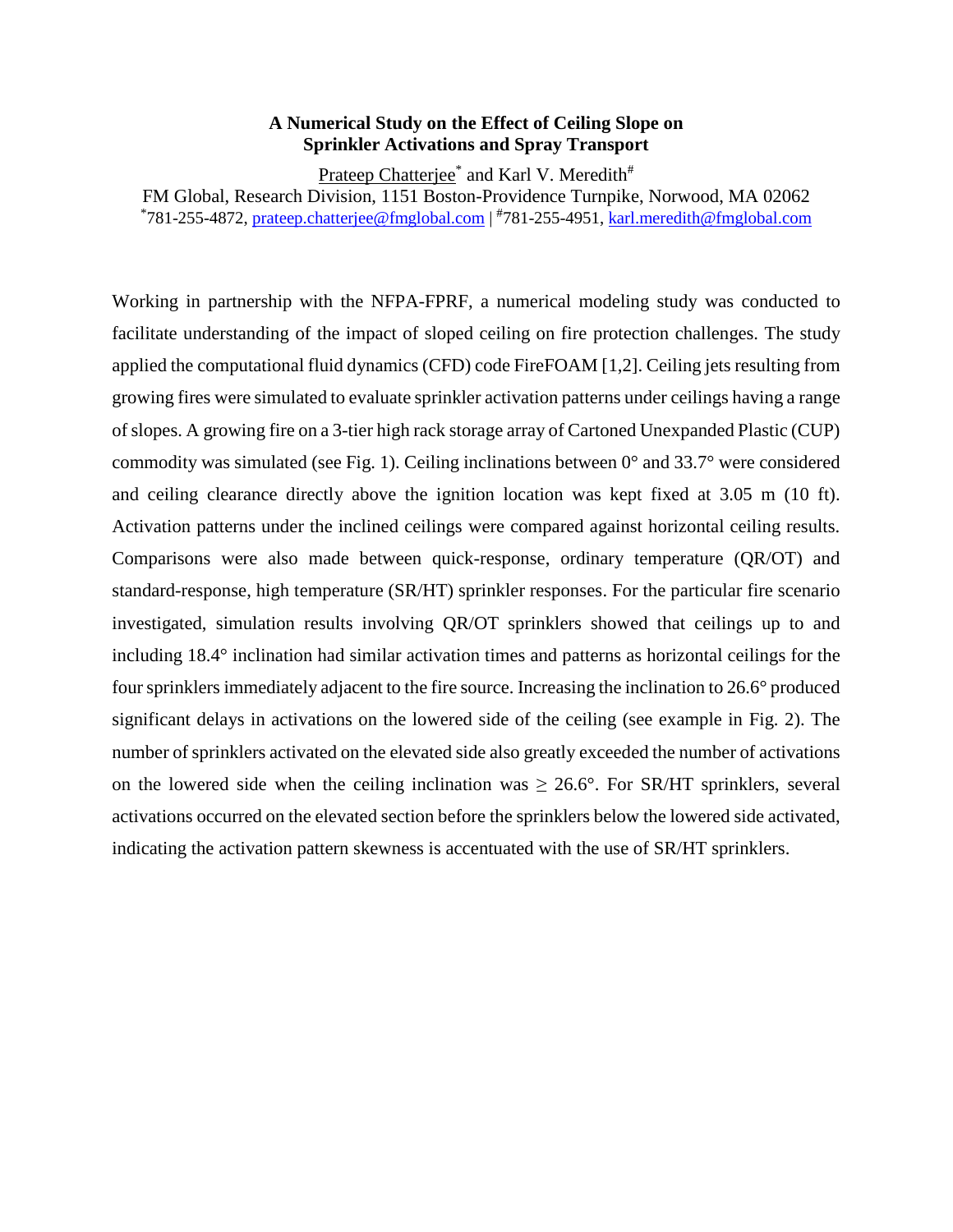

Figure 1: Fire growth on a 2 x 2 x 3 CUP rack-storage array – (a) instantaneous temperature contours, and (b) modeled heat release rates (chemical and convective) and radiation fraction variation in time.



Figure 2: Activation of QR/OT sprinklers located 0.33 m (13 in.) below a ceiling inclined at 33.7 with its midpoint located 3.05 m (10 ft) above the CUP array: (a) activation time contours, and (b) number of sprinklers activated plotted against activation time.

The effect of ceiling inclination on water mass flux distributions over the rack-storage commodity was also evaluated. Specifically, the effect of sprinkler orientation was investigated by performing spray simulations keeping the sprinkler deflector parallel to the ceiling or parallel to the floor. A K-200 lpm/bar<sup>0.5</sup> (K-14.0 gpm/psi<sup>0.5</sup>) pendent sprinkler was used in the simulations, as its injection properties are well characterized by measurements [3] and available as model inputs. Sprinkler spray simulations were conducted by selecting fixed fire source sizes for two scenarios: when ignition occurs under one sprinkler, and when ignition occurs among four sprinklers. Water mass flux distributions on top of the rack storage array were compared for various ceiling inclinations